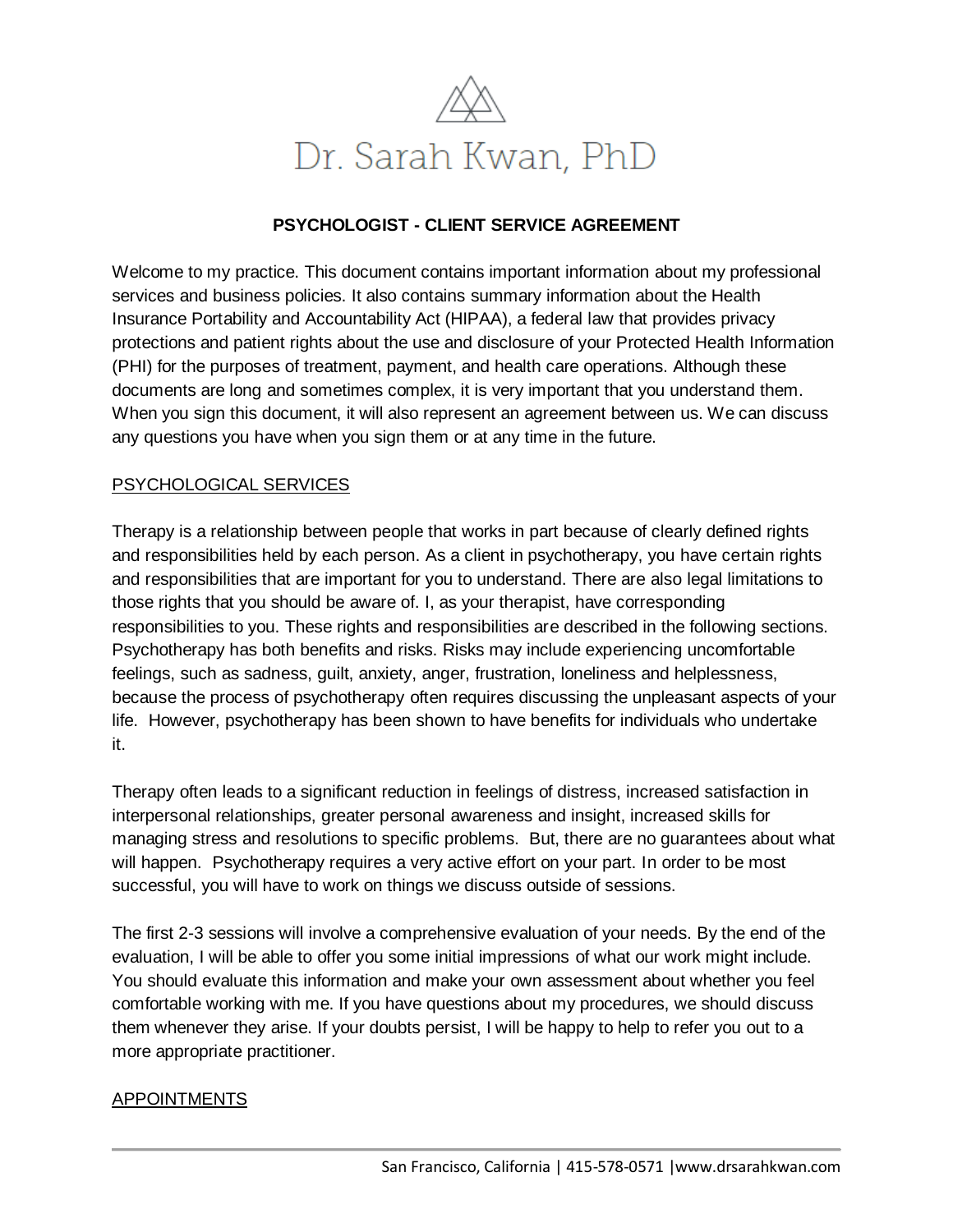

Appointments will ordinarily be 50 minutes in duration, once per week at a time we agree on, although some sessions may be more or less frequent as needed. The time scheduled for your appointment is assigned to you and you alone. If you need to cancel or reschedule a session, I ask that you provide me with 24 hours notice. If you miss a session without canceling, or cancel with less than 24 hour notice, my policy is to collect the entirety of the amount for the session. It is important to note that insurance companies do not provide reimbursement for cancelled sessions. I will make every effort to reschedule the appointment as soon as convenient. In addition, you are responsible for coming to your session on time; if you are late, your appointment will still need to end on time.

#### PROFESSIONAL FEES

In order for us to set realistic treatment goals and priorities, it is important to evaluate what resources you have available to pay for your treatment.

As of 1/1/2017, the fee for each session is \$170.00. You are responsible for paying at the time of your session unless prior arrangements have been made. Payment can be made by check, cash or electronic means. Any checks returned to my office are subject to an additional fee to cover the bank fee that I incur. If you refuse to pay your debt, I reserve the right to use an attorney or collection agency to secure payment.

In addition to weekly appointments, it is my practice to charge this amount on a prorated basis (I will break down the hourly cost) for other professional services that you may require such as report writing, telephone conversations that last longer than 15 minutes, attendance at meetings or consultations which you have requested, or the time required to perform any other service which you may request of me. If you anticipate becoming involved in a court case, I recommend that we discuss this fully before you waive your right to confidentiality. If your case requires my participation, you will be expected to pay for the professional time required even if another party compels me to testify.

## INSURANCE & SLIDING SCALE

I do not currently accept insurance, however; I will supply you with an itemized receipt of payment for services (which can be generated monthly) that you can submit to your insurance company for reimbursement. Please note that not all insurance companies reimburse for out-ofnetwork providers. If you prefer to use a participating provider, I will help facilitate this process.

I reserve a small number of sliding scale fees which are approved on a case by case basis.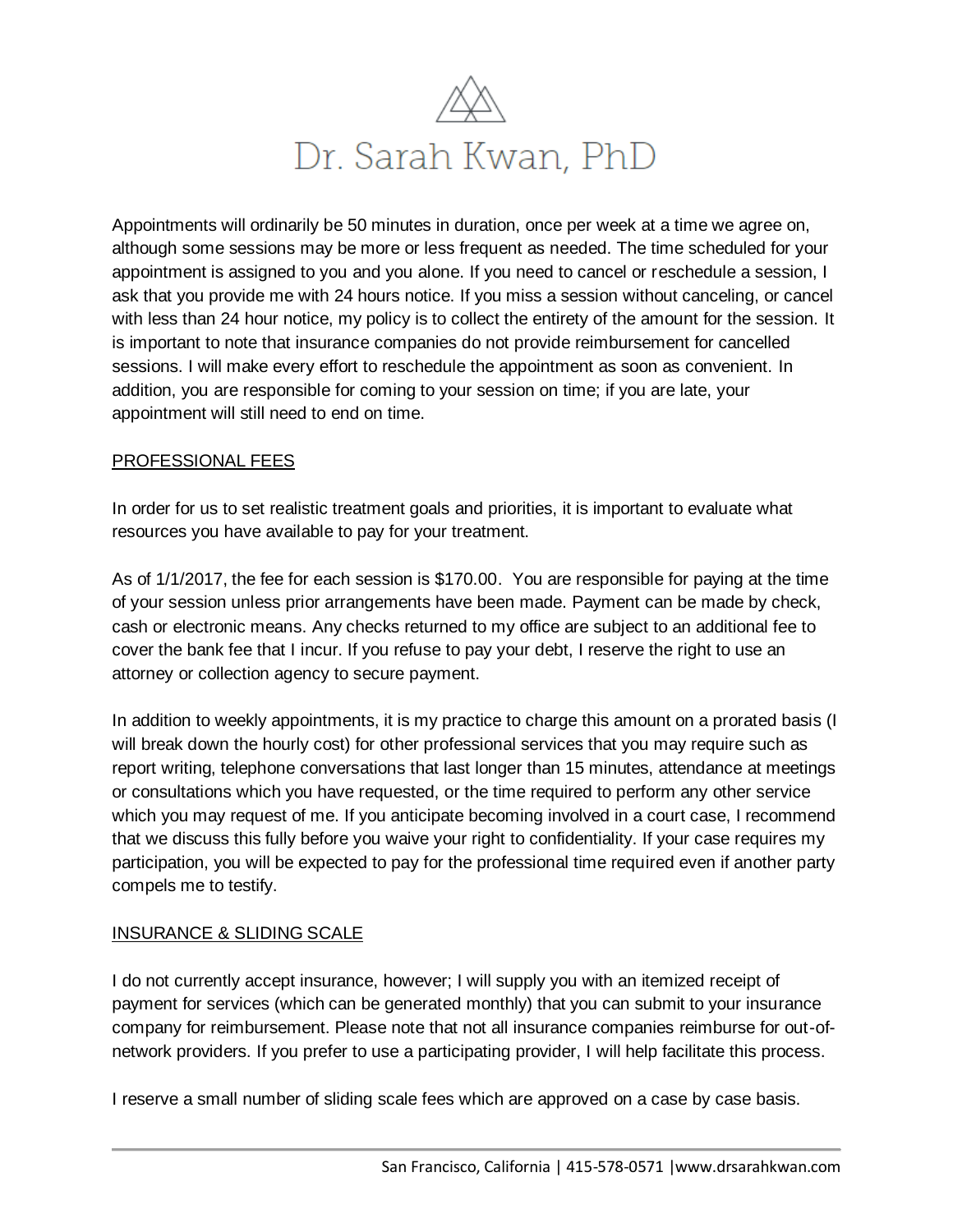

If you find it helpful, please download "Questions to ask Insurance Companies," prior to beginning treatment. This checklist offers critical questions related to coverage.

## PROFESSIONAL RECORDS

I am required to keep appropriate records of the psychological services that I provide. Your records are maintained in a secure location in my office. I keep brief records noting that you were here, your reasons for seeking therapy, the goals and progress we set for treatment, your diagnosis, topics we discussed, your medical, social, and treatment history, records I receive from other providers, copies of records I send to others, and your billing records. Except in unusual circumstances that involve danger to yourself, you have the right to a copy of your file. Because these are professional records, they may be misinterpreted and / or upsetting to untrained readers. For this reason, I recommend that you initially review them with me, or have them forwarded to another mental health professional to discuss the contents. If I refuse your request for access to your records, you have a right to have my decision reviewed by another mental health professional, which I will discuss with you upon your request. You also have the right to request that a copy of your file be made available to any other health care provider at your written request. It is important to note that private psychotherapy notes are treated differently. Patients do not have the right to obtain a copy of these under HIPAA. When a psychologist denies a patient access to these notes, the denial isn't subject to a review process, as it is with other records. These notes are kept separate from your PHI.

## **CONFIDENTIALITY**

My policies about confidentiality, as well as other information about your privacy rights, are fully described in a separate document entitled "Notice of Privacy Practices." You have been provided with a copy of that document and we have discussed those issues. Please remember that you may reopen the conversation at any time during our work together.

## PARENTS & MINORS

While privacy in therapy is crucial to successful progress, parental involvement can also be essential. It is my policy not to provide treatment to a child under age 13 unless s/he agrees that I can share whatever information I consider necessary with a parent. For children 14 and older, I request an agreement between the client and the parents allowing me to share general information about treatment progress and attendance, as well as a treatment summary upon completion of therapy. All other communication will require the child's agreement, unless I feel there is a safety concern (see "Notice of Privacy Practices" and/or "Adolescent Assent and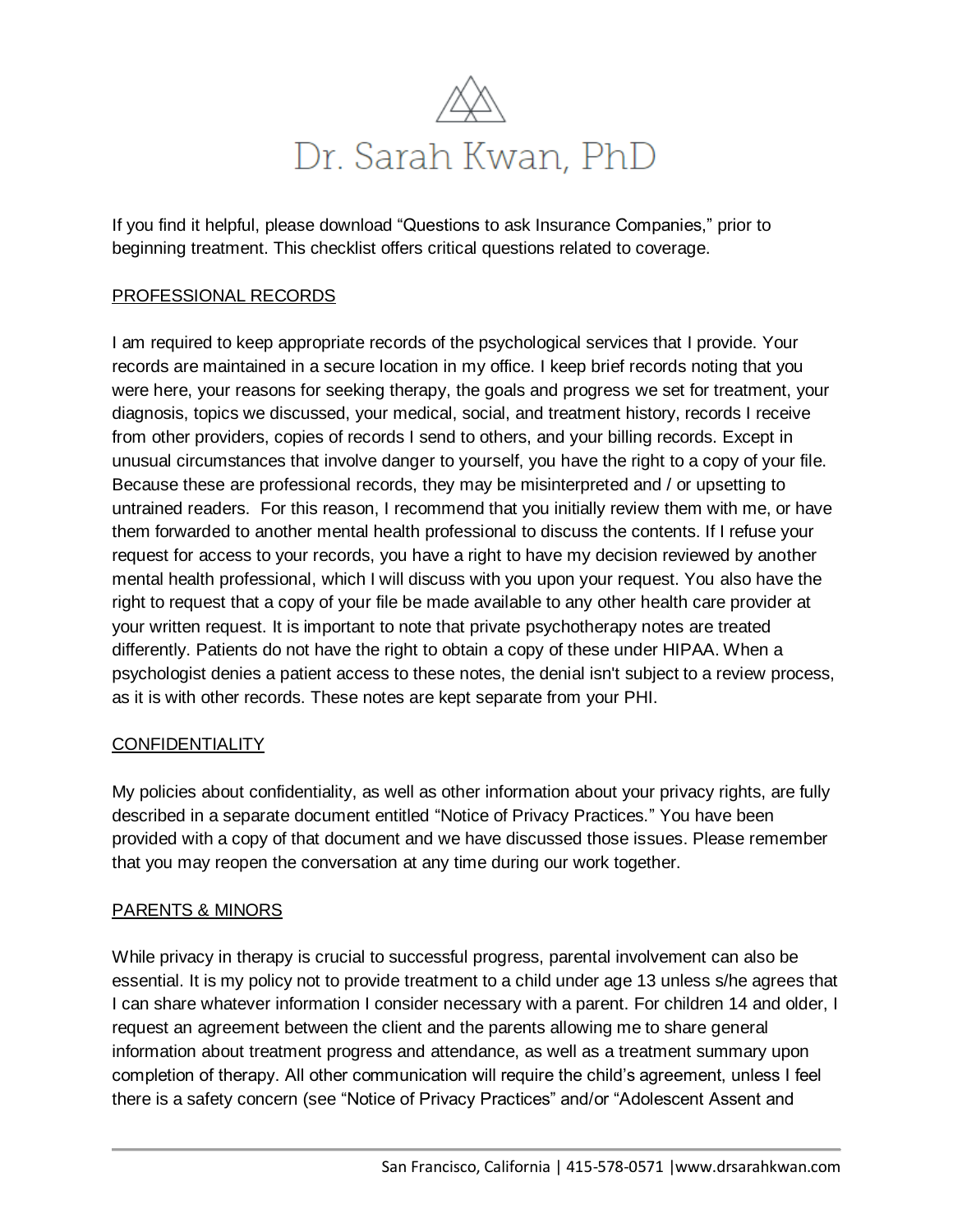

Consent") in which case I will make every effort to notify the child of my intention to disclose information ahead of time and make every effort to handle any objections that are raised.

## CONTACTING ME

I am often not immediately available by telephone. I do not answer my phone when I am with clients or otherwise unavailable. At these times, you may leave a message on my confidential voice mail and your call will be returned as soon as possible, but it may take a day or two for non-urgent matters. If, for any number of unseen reasons, you do not hear from me or I am unable to reach you, and you feel you cannot wait for a return call or if you feel unable to keep yourself safe, 1) call 911 and ask to speak to the mental health worker on call or 2) go to your nearest emergency room. I will make every attempt to inform you in advance of planned absences, and provide you with the name and phone number of the mental health professional covering my practice.

## OTHER RIGHTS

If you are unhappy with what is happening in therapy, I hope you will talk with me so that I can respond to your concerns. Such comments will be taken seriously and handled with care and respect. You may also request that I refer you to another therapist and are free to end therapy at any time. You have the right to considerate, safe and respectful care, without discrimination as to race, ethnicity, color, gender, sexual orientation, age, religion, national origin, or source of payment. You have the right to ask questions about any aspects of therapy and about my specific training and experience. You have the right to expect that I will not have social or sexual relationships with clients or with former clients.

If you believe your privacy rights have been violated and/or I have acted illegally, irresponsibly, or unprofessionally, you may file a complaint. To do this, please submit a complaint to the California Board of Psychology, 1625 North Market Street, Suite N-215, Sacramento, CA 95834.

#### *\* \* \* \* \**

## **Patient's Consent to Therapy**

Your signature below indicates that you have read this Agreement and the Notice of Privacy Practices and agree to their terms.

Printed Name of Patient or Personal Representative

\_\_\_\_\_\_\_\_\_\_\_\_\_\_\_\_\_\_\_\_\_\_\_\_\_\_\_\_\_\_\_\_\_\_\_\_\_\_\_\_\_\_\_\_\_\_